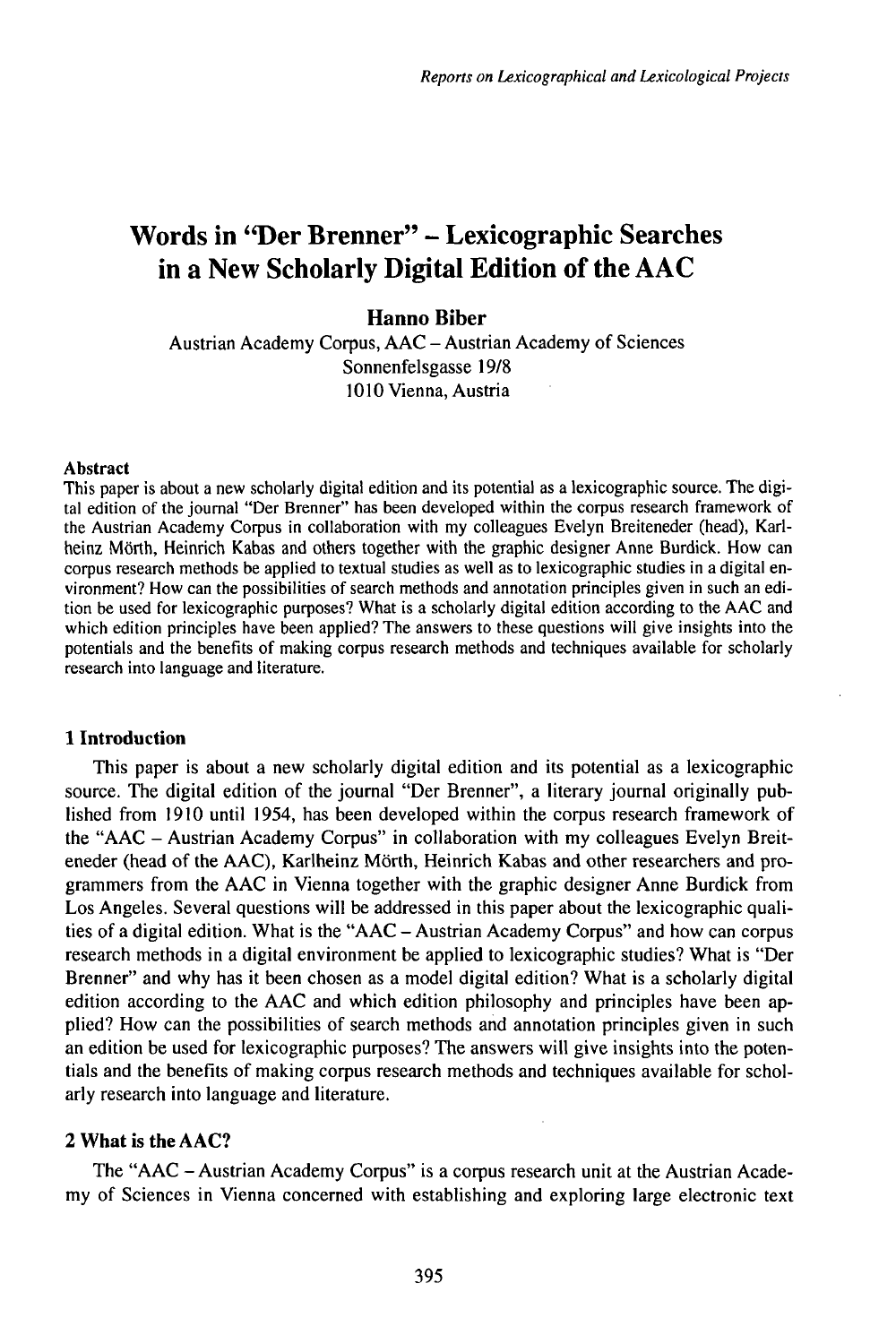corpora and with conducting scholarly research in the field of corpora and digital text collections and editions. The variety of texts integrated into the collections of the AAC are predominantly German language texts of historical and cultural significance from the last 150 years. The AAC has collected thousands of texts from various authors, representing many different text types from all over the German speaking world. Among the sources, which systematically cover various domains, genres and types, are newspapers, literary journals, novels, dramas, poems, advertisements, essays on various subjects, travel literature, cookbooks, pamphlets, political speeches as well as a variety of scientific, legal, and religious texts, to name just a few forms. The AAC provides resources for investigations into the linguistic and textual properties of these texts and into their historical and cultural qualities. The corpus build-up is constructed according to the specific parameters set by the AAC research group. The selection of texts is made according to the AAC's principles of text selection which are determined by specific research interests as well as by systematic historical, empirical and text typological parameters. More than 300 million running words oftext have already been scanned, digitized, integrated and annotated. The annotation and mark-up schemes of the AAC, based upon XML related standards have in the first phase of corpus build-up been concerned with the application of basic structural mark-up and some selective thematic annotations. In the next phase of application development more specific thematic annotations will be made exploring questions of linguistic and textual scholarly research as well as experimental and exploratory mark-up. Specific sources are prepared for analysis by means of annotation in the areas of travel literature, theatre publications, translations, selected authors, whole runs of newspapers of specific interest or of certain periods, and literary journals.

#### **3 What is "Der Brenner"**

The literary journal "Der Brenner" was published between 1910 and 1954 in Innsbruck by Ludwig von Ficker. Journals are generally regarded as highly interesting sources for corpus research because they usually comprise a great variety of texts and text types over a long period of time. The text volume of this journal, which is just a small segment of the AAC's overall holdings, is about two million running words of carefully corrected text, annotated and provided with additional philological information. "Der Brenner" deals with themes of religion, nature, literature and culture. Among its famous contributors is the expressionist poet Georg Trakl, the writer Carl Dallago, the translator and cultural critic Theodor Haecker, translator of Søren Kierkegaard and Cardinal Newman into German, the moralist philosopher Ferdinand Ebner and many others: Hermann Broch, Theodor Däubler, Albert Ehrenstein, Karl Borromäus Heinrich, Rainer Maria Rilke, Else Lasker-Schüler, and the caricaturist Max von Esterle. The philosopher Ludwig Wittgenstein was affiliated with the group around the journal's editor-in-chief Ludwig von Ficker and participated in some of the debates launched by the journal. The journal covers a great variety of subjects and is to be regarded as an important voice of Austrian culture in the pre and post second world war periods.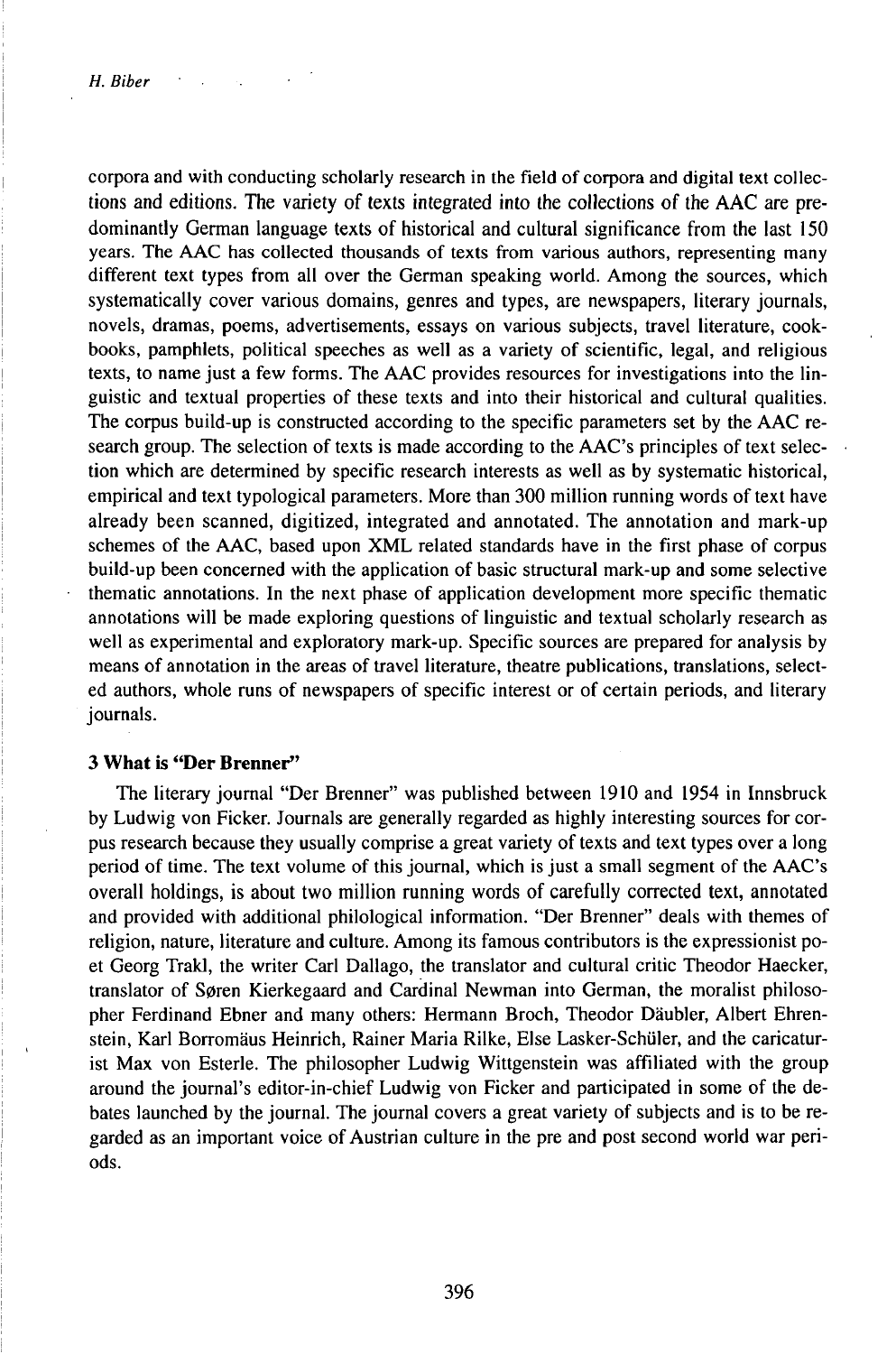**4 Principles of a Digital Edition**

The principles of philological digital editions within the AAC are determined by our conviction that the methods of corpus research will enable us to produce valuable resources and tools for scholars. The AAC has developed such a model digital edition to meet these aims. Our edition of "Der Brenner", ajournai of crucial significance for literary scientists, provides a well structured access to its contents. The main task of developing this application was to devise a design and a web interface so that access to the texts and the related information could be fully utilized. All 7800 pages are accessible as electronic text and as facsimile images of the original pages. Various indices and search facilities are provided so that word forms, personal names, foreign text passages, illustrations etc. can be searched for in various ways. And a sophisticated contents display has been developed, in order to show the reader the whole range of.the journal ready to be explored. The edition interface has synchronized five frames that can be alternatively opened and closed as required. The "Paratext" section provides additional information about the background of the edition and scholarly essays about the journal, its editor and contributors. The "Index" section gives access to a variety of indices, databases and full-text search mechanisms. The results of these queries and lists are displayed in the adjacent "Results" section. The "Contents" section provides access to the whole run of issues and all of the contents of the journal in chronological order. The "Text" section has a complex and powerful navigational bar at the top so that the reader can easily navigate and read within "Der Brenner" either in text-mode or in image-mode from page to page, from text to text, from issue to issue and with the help of hyperlinks. This philological digital edition will function as a model for further editions and similar applications.

# **5 Lexicographic Use of a Digital Edition in the AAC**

The digital edition of "Der Brenner" has the potential of serving as an interesting lexicographic source. In particular, the "Index" section of the interface, which is based upon database-driven search and indexing tools, offers a wide range of possibilities. The search and index mechanisms given to the researcher provide powerful tools for investigations into a variety of fields. Besides the full-text search module, more then 10 different specialized indices are provided for the user. The most important ones among these indices are the "Index of Word Forms" and the "Inverted Index of Word Forms". In both cases the lexicographic user is given the full account of the material for lexicographic investigations of linguistic items in their actual contexts and its variations. In addition to this, an "Index of Titles" has been constructed, so that special examinations of the use of words in these specific microtexts can be made. The application provides also an "Index of Incipits" in order to allow the user to investigate the opening passages of texts more closely. A substantial "Index of Personal Names" has been created that consists of several parts differentiating real persons from figures and institutions. Foreign text passages have been marked, so that studies of the use of foreign words in a highly sophisticated historical literary source can be made. Finally, abbreviations have been listed. Special search parameters can be chosen by the user according to the needs of the lexicographer, e.g. the search can be restricted to certain periods or to certain authors